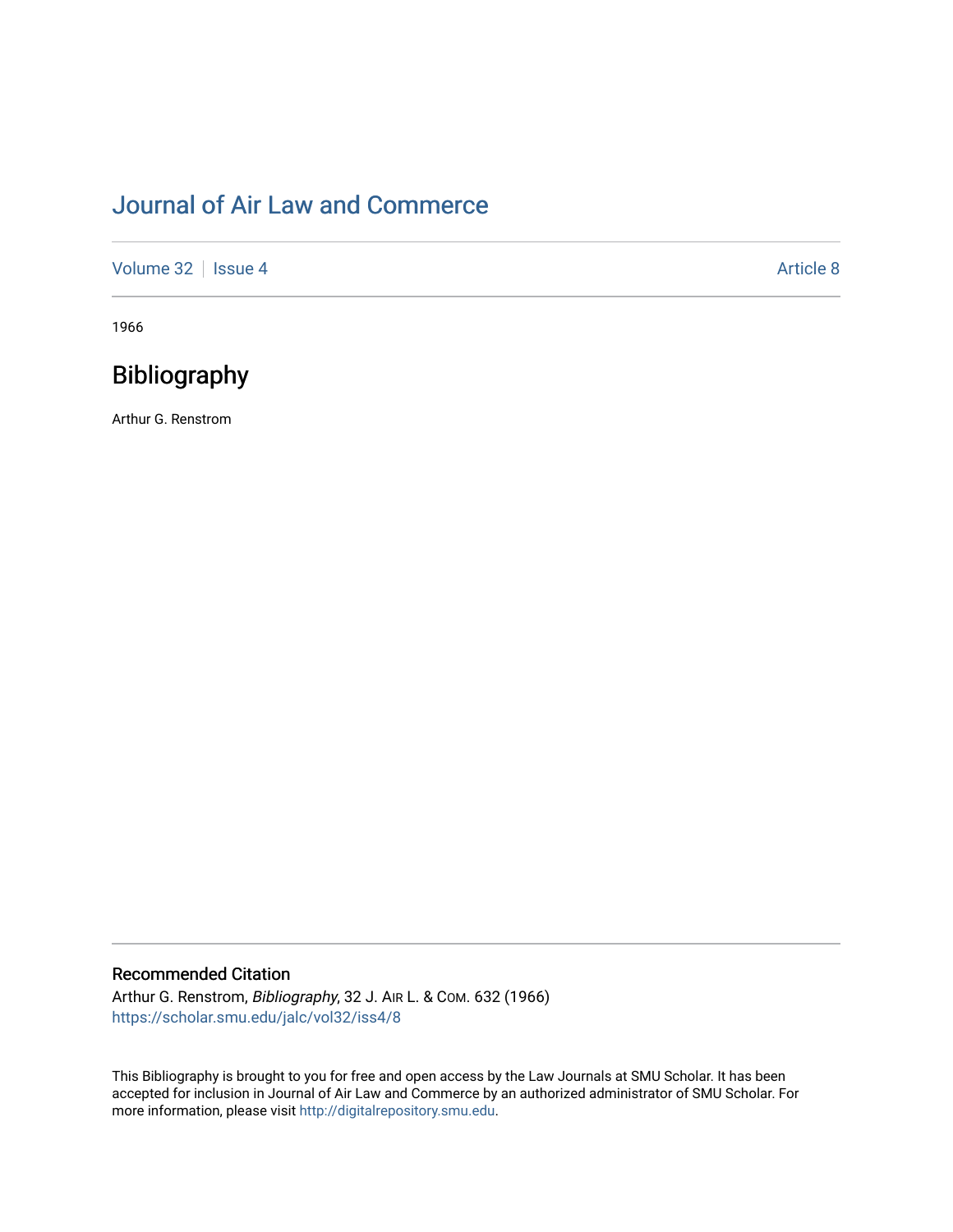## BIBLIOGRAPHY

## CURRENT LITERATURE ON AVIATION

### **COMPILED BY** ARTHUR **G. RENSTROM** The Library of Congress

#### Books and Pamphlets

- **THE AEROPLANE** DIRECTORY **OF BRITISH** AVIATION, **INCORPORATING WHO'S WHO** IN **BRITISH** AVIATION. **1966** ed. London, Temple Press Books, **1966.** *576 p.* **45s**
- *Ant* **CANADA-AN** AjR-BRITArN **AIRLINE** HISTORY MONOGRAPH. London, Air-Britain, **1966. 28p.** *5s*
- **THE AIR CODE OF** THE **U.S.S.R.,** Translated and Annotated **by** Denis **A.** Cooper. Charlottesville, Va., Michie Co., **1966. 298p. \$15.00**
- American Petroleum Institute. Committee on Public Affairs. **STATE AVIATION GASOLINE TAXEs-RATES,** EXEMPTIONS, **AND REFUNDS.** New York, The Institute, 1966. **23p.**
- Arnoult, R. and G. Besse. LES PRINCIPAUX COURANTS DE TRAFIC AÉRIEN DE PAS-SAGERS. PRINCIPAL AIR TRAFFIC FLOWS. Paris, Institut du Transport Aérien, *1965.* 33p.
- Benelli, Gian Carlo. On THE POSSIBILITY OF CARRYING OUT ECONOMIC EVALUA-**IONS OF INVESTMENTS AND** PROGRAMS **IN THE AIR TRANSPORT INDUSTRY.** Paris, Institut du Transport Aérien, 1965. 44p.
- Christol, Carl **Q. INTERNATIONAL LAW OF OUTER SPACE.** Washington, **U.S.** Govt. Print. Off., 1966. **513p.** (Naval War College. International Law, Studies: 1962, v. **55;** NAVPERS 15031) **\$2.50**
- **COLLOQUIUM ON** THE LAW OF OUTER **SPACE, 8TH, ATHENS, GREECE, SEPTEM-BER** 14-15, 1965. Proceedings. Edited by Andrew **G.** Haley and Mortimer **D.** Schwartz. Norman, Okla., University of Oklahoma Research Institute, 1966. **475p.** *\$6.50*
- **INTERAVIA** ABC; **WORLD DIRECTORY OF AVIATION AND ASTRONAUTICS.** 14th ed. Geneva, Interavia, S. A., *1966.* 1428 p. \$14.00
- International Civil Aviation Organization. ANNUAL REPORT **OF THE** COUNCIL TO THE ASSEMBLY **FOR 1965.** Montreal, The Organization, 1966. 163p. (ICAO Doc 8572, A16-P/1) \$2.75
- International Civil Aviation Organization. TRAFFIC **FLOW-MARCH 1965.** Montreal, The Organization, 1966. **171p.** (ICAO Digest of Statistics No. 118; Series TF-No. **37) \$3.00**
- International Institute of Space Law. WORLDWIDE BIBLIOGRAPHY FOR THE YEAR *1964* **OF** SPACE LAW AND RELATED MATTERS. Paris, The Institute, 1965. 33p. (Institute's Bibliography No. 1)
- Jet Aircraft Noise Panel. **ALLEVIATION** OF **JET NOISE NEAR AIRPORTS.** Washington, **U.** S. Govt. Print. Off., 1966. *167p.* \$1.25
- Kirkwood, T. F. **COMMENTS ON FUTURE** AIR **TRANSPORTATION SYSTEMS.** Santa Monica, Calif., Rand Corp., 1966. 8p. (Rand Publication P. 3362)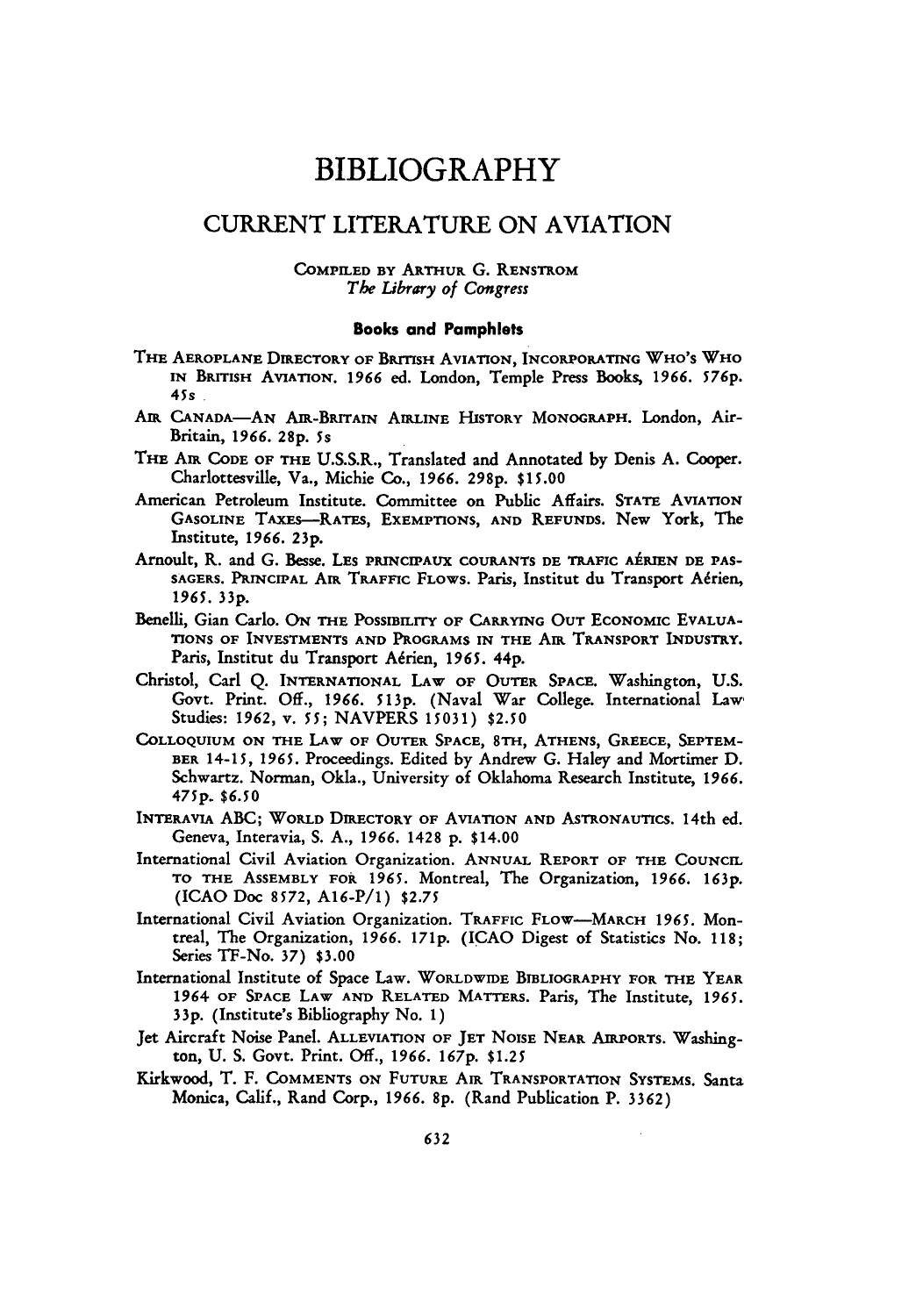- Lansing, John B. **TRANSPORTATION AND ECONOMIC POLICY.** New York, Free Press, **1966. 409p.** *\$7.95*
- Metcalf, Kenneth **N.** TRANSPORTATION **INFORMATION SOURCES; AN ANNOTATED** GUIDE TO PUBLICATIONS, AGENCIES, AND OTHER DATA SOURCES CONCERN-**ING** AIR, RAIL, WATER, ROAD, **AND** PIPELINE TRANSPORTATION. **Detroit,** Gale Research Company, **1965. <sup>3</sup> <sup>07</sup> p.** (Management Information Guide **81) \$8.75**
- Miller, R. H. **AIR** TRANSPORTATION IN THE **EASTERN CORRIDOR. New** York, Society of Automotive Engineers, **1966. 10p.** (Society's Paper **660332) \$1.00**
- Morenoff, Jerome. COMMUNICATIONS IN ORBIT-A LEGAL ANALYSIS AND PROG-NOSIS. New York, American Institute of Aeronautics and Astronautics, 1966. 20p. (Institute's Paper *66-277)* \$1.50
- National Business Aircraft Association. BusNESS **FLYING.** Washington, The Association, **1966.** 34p. **\$1.00**
- Sampson, Roy J. and Martin T. Farris. DOMESTIC TRANSPORTATION: **PRACTICE, THEORY, AND POLICY.** Boston, Houghton Mifflin, **1966.** 464p. **\$7.95**
- Thomas, **E.** L. **ATA** DIRECT OPERATING COST FORMS FOR TRANSPORT AIRCRAFT. New York, Society of Automotive Engineers, **1966.** 5p (Society's Paper **660280) \$1.00**
- **U. S.** Civil Aeronautics Board. **AIRPORT ACTIVITY STATISTICS OF CERTIFICATED** ROUTE AIR CARRIERS, 12 MONTHS **ENDED JUNE 30,** *1965.* Washington, **U. S.** Govt. Print. **Off.,** *1966.* **288p.** \$2.00 (Published jointly with Federal Aviation Agency.)
- **U. S.** Civil Aeronautics Board. **ECONOMIC AND SAFETY ENFORCEMENT CASES** OF THE **CIVIL AERONAUTICS** BOARD, OCTOBER 1962-FEBRUARY **1963.** Washington **U.** S. Govt. Print. Off., **1966.** *1097p.* (Civil Aeronautics Board Reports, VoL **37)** *\$3.75*
- **U.** S. Congress. House Committee on Government Operations. CREATING **A** DE-PARTMENT OF TRANSPORTATION. **HEARINGS ON** H. R. 13200, **A BILL TO ESTABLISH A DEPARTMENT** OF **TRANSPORTATION AND FOR OTHER PURPOSES, APRIL 6-JUNE** 21, 1966. Washington, **U.** S. Govt. Print **Off.,** *1966.* 2v. (89th Congress, 2d Session)
- U. S. Congress. House Committee on Government Operations. FEDERAL AVIATION AGENCY AIR TRAFFIC CONTROL OPERATIONS. HEARINGS, APRIL **26** and **27, 1966.** Washington, **U. S.** Govt. Print. **Off.,** *1966. 166p.*
- **U. S.** Congress. House Committee on Post Office and Civil Service. AIRLIFT FOR OVERSEA ARMED FORCES **POST** OFFICE MAIL. HEARINGS BEFORE **SUBCOM-**MrITEE **ON POSTAL** OPERATIONS, FEBRUARY 15 **AND** *16,* **1966,** ON H. R. 12205. Washington, U. **S.** Govt. Print. **Off.,** 1966. **59p.** (89th Congress. 2d Session)
- **U. S.** Congress. Senate Committee on Aeronautical and Space Sciences. **SPACE** TREATY PROPOSALS BY THE UNITED STATES **AND** THE U.S.S.R. Staff Report prepared by Eilene Galloway. Washington, **U.** S. Govt. Print. Off., *1966.* **50p.** (89th Congress, **2d** Session) \$ .20
- **U. S.** Dept. of Agriculture. Economic Research Service. **RECENT TRENDS AND PROSPECTIVE DEVELOPMENT IN** AIR SHIPMENTS IN AGRICULTURE COMMODI-TIES, **by** Mildred R. DeWolfe. Washington, **U. S.** Govt. Print. **Off., 1966. p. 18-22.** (Department's Economic Research Service Series **278)** Reprinted from *Marketing and Transportation Situation,* Feb. **1966.**
- **U.** S. Federal Aviation Agency. FEDERAL AVIATION AGENCY HISTORICAL **FACT** BOOK; **A CHRONOLOGY,** 1926-1963. Washington, **U.** S. Govt. Print. Off., 1966. **130p.** \$1.00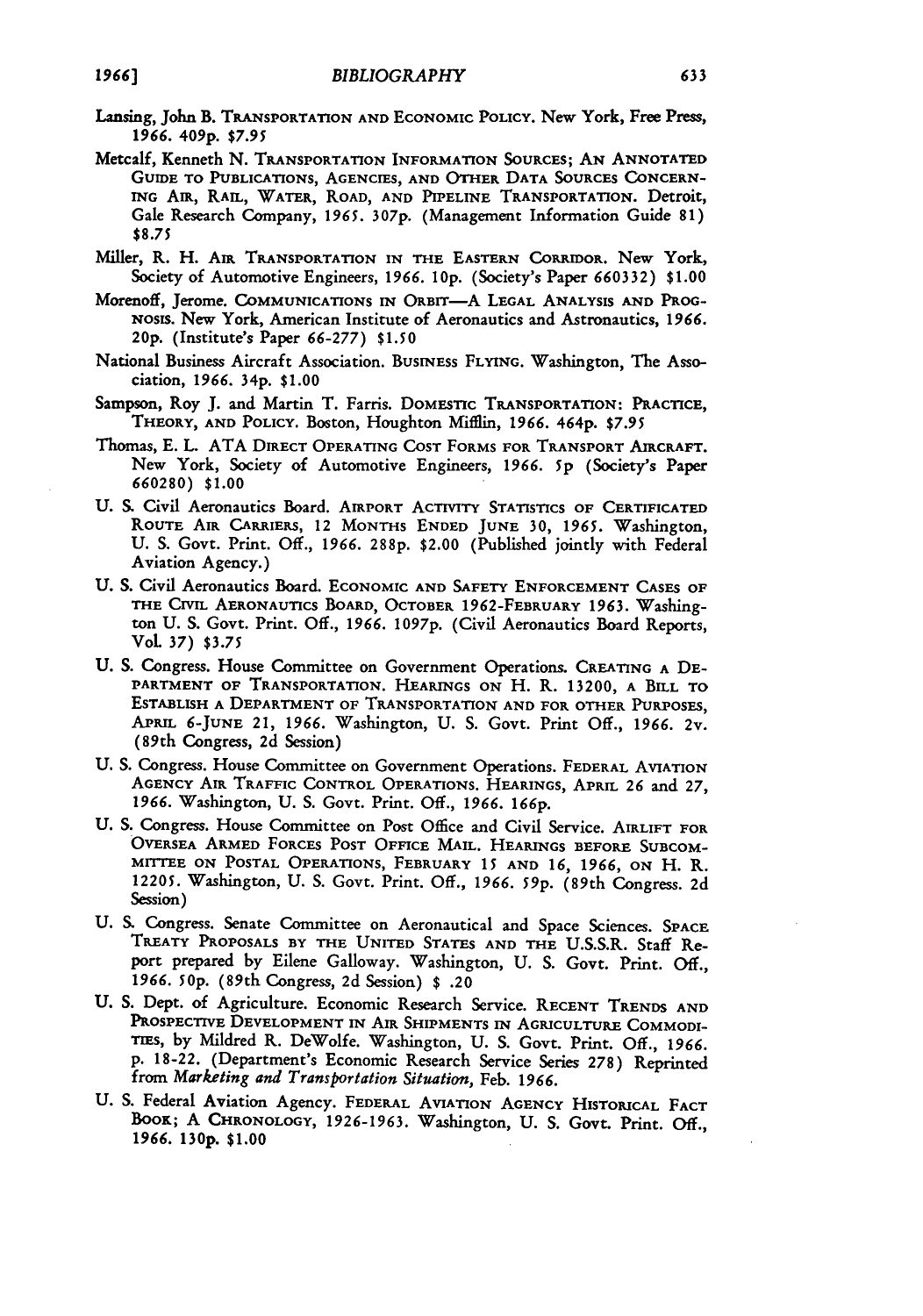- U. S. Federal Register Office. CODE OF FEDERAL REGULATIONS: TITLE 14, AERO-**NAUTICS AND SPACE.** Pts. **1-39.** Revised as of **1** January **1966.** Washington, **U. S.** Govt. Print. *Off.,* 1966. **528p. \$1.50**
- **WHITE's AIR DIRECTORY AND** WHO's WHO **IN** NEw **ZEALAND** AVIATION **(IN-CLUDING THE SOUTH PACIFIC),** Vol. **17,** 1965-66. Auckland, White's Aviation, Ltd., **1965. 178p.** 20s

### Periodical Articles

- *Accident Liability: the Position Now; a Plain Man's View.* Flight Int'l, 14 July *1966;* **90: 51-52.**
- *Admiralty-the* Ocean of *Air Revisited,* **by** William H. Faulk, Jr. N. **C.** L. Rev., April 1966; 44: 813-818. Case note on Notarian v. Trans World Airlines, Inc., 244 F. Supp. **874** (W. **D.** Pa. 1965).
- *Aer Lingus-Irish International Air Lines,* **by D.** M. Stroud. Air Pictorial, June **1966; 28: 208-213.**
- *Aerial Photography as a Legal Tool,* by Alfred L. Wolf. A.B.A.J., June **1966; 52:** 543-547.
- *Air France; Airline Profile,* **by** R. **E.** G. Davies. Flight Int'l, 2 June **1966; 89: 932-935.**
- *Air Freigbt-High and Climbing,* by Charles S. Murphy. Aerospace, Aug. **1966;** 4: **2-7.**
- *The Airline Industry--CAB Point of View,* **by** Charles **S.** Murphy. Cong. Rec., **7** June **1966;** 112: 11158-11160.
- *Airports and the New Jets.* Nation's Cities, April **1966;** 4: 24-26.
- *Airports Face Their Greatest Challenge-Today; Special Report.* American Aviation, Aug. *1966;* **30: 18-26.**
- *Airports for Tomorrow's Air Transport.* Interavia; Aviation, Astronautics, Electronics, June 1966; 21: 855-875.
- *Article 28 of the Warsaw Convention: a Suggested Analysis.* Minn. **L.** Rev., March *1966; 50: 697-713.*
- *Aviation Law Today,* **by Harry A.** Gair. Albany L. Rev., June 1966; **30:** 189-214.
- *BEA Today: Special Anniversary Survey, 1946-1966.* Aeroplane, **28 July** *1966* (Suppl.); 112: 1-46.
- *The Challenge of VISTOL Transport,* **by** Charles **W.** Harper. Vertical World, Aug. 1966; **1: 26-30.**
- *China Aloft,* **by** Harold Munthe-Kaas. Far Eastern Economic Rev., **18** March *1966; 51:* **508-510.**
- *Civil Aviation in 1965.* **ICAO** Bull., No. *6,* **1966;** 21: **3-18;** No. **7, 1966;** 21: **3-13.**

*The Development of World Air Traffic-A Statistical Analysis of Characteristic Factors in the World Air Traffic Trend.* ITA Bull., **28** Feb. **1966:** 249-259.

- *From Now to the SST,* **by** Charles **C.** Tillinghurst, Jr. Airways Int'l, May/June **1966; 3: 101-103.**
- *Intenational Regime in Outer Space.* Sask. B. Rev., March **1966; 3: 32.**
- *Japan Air Lines; Air Line of the Month,* by Raymond Hankin. Aeroplane, **26** May **1966;** 111: 4-7.
- *Jet Operating Costs and Statistics.* Air Transport World, July 1966; **3:** 21-24.
- *The Jumbojets-Air Travel for Everyman?* By Edgar E. Ulsamer. Air Force and Space Digest, Aug. **1966;** 49: **66-78.**
- LAN-Chile; Linea Aérea Nacional; Airline of the Month, by Peter Clegg. Aeroplane, 16 June **1966;** 111: 4-7.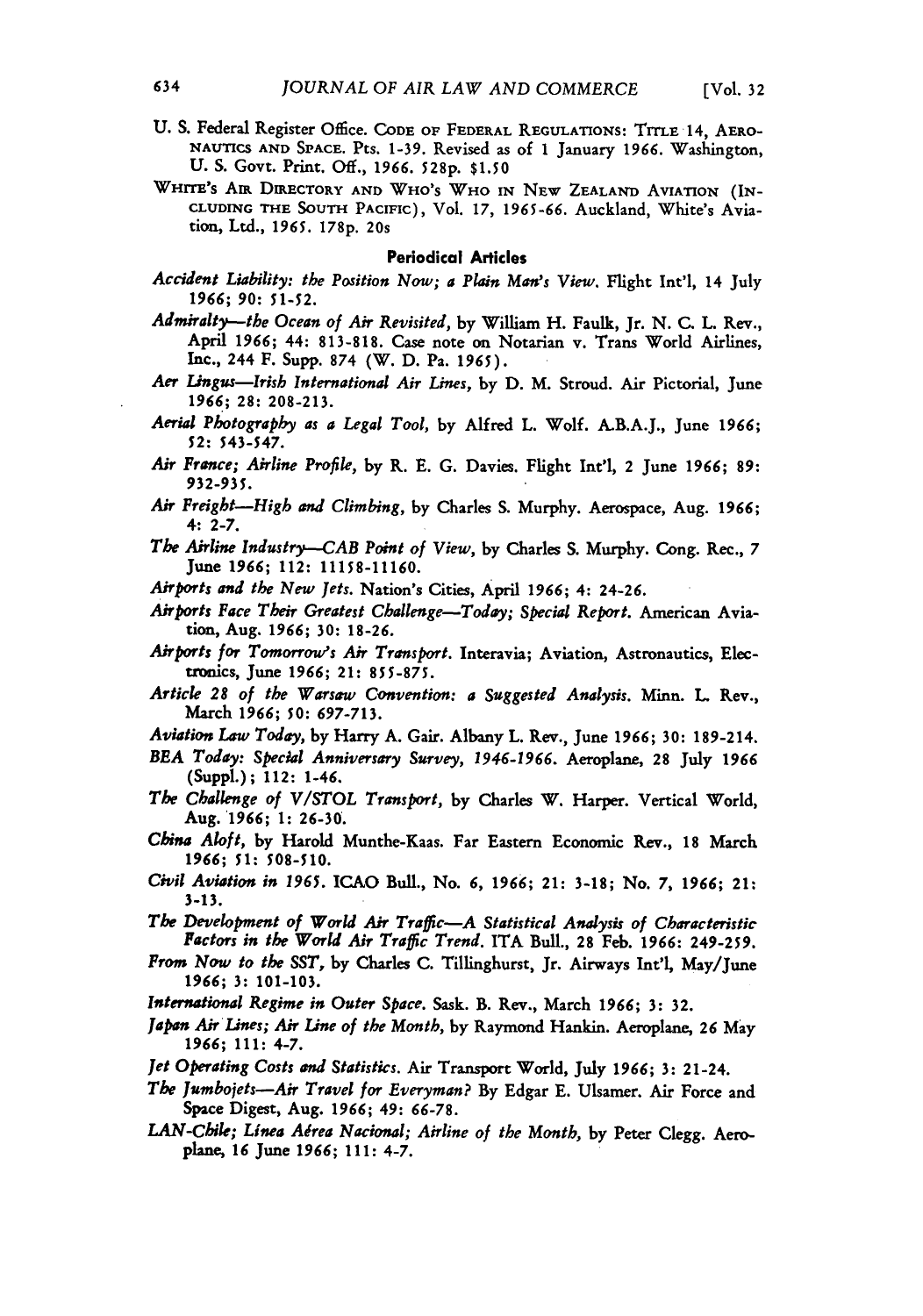- *Lease Policies for Airport and Tenants May Need Reexamination---or Rewriting,* by James C. Buckley. Airport Services Management, July **1966; 6:** 20-22, 39.
- *Liability and Space Activities: Causes, Objectives, and Parties,* by **S.** H. Lay and Howard J. Taubenfeld. Va. J. Int'l L., April *1966; 6:* 252.
- *Nepal's Airline; the Story of the Royal Nepal Airlines Corporation.* Esso Air World, May/June *1966;* **18:** 142-147.
- *Problems of Law and Public Order in Space,* **by** Rodney W. Johnson. **A.B.A.J.,** June *1966;* **52: 555-558.**
- *The Protection of Civilians from Bombardment by Aircraft: the Ineffectiveness of the International Law of War.* Military L. Rev., July **1966:** 93-113.
- *The Regulation of Air Transport,* by K. M. Gwilliam. Yorkshire Bull. of Economic and Social Research, May *1966;* **18:** 20-33.
- *Relative Rights and Remedies of Users and Surface Proprietors in Air Space,* **by** W. H. Carnahan. Wisc. B. Bull., Feb. *1966; 39:* 28-42.
- *Res Judicata-Collateral Estoppel--Doctrine of Mutuality,* by Warren A. Goldstein. Tulane L. Rev., April **1966;** 40: **665-672.** Case note on Berner v. British Commonwealth Pacific Airlines, Ltd., 346 F. 2d **532 (2d** Cir. **1965).**
- *Russia's Air Code,* by Denis Cooper. Aeroplane, **19** May **1966;** 111: 8-12.
- *17th Annual Local Air Service Issue.* Flight Magazine, June **1966;** *55:* **66-12 1.**
- *Small but Smart-the Story of APSA, Aerolineas Peruanas,* **by** Peter Clegg. Aeroplane, 21 July *1966;* 112: 4-6.
- *Special Report-Air Cargo.* Air Transport World, July *1966;* **3: 29-71.**
- *Sudan Airways; Airline of the Month,* **by** Philip Ray. Aeroplane, 14 July *1966;* 112: 4-7.
- *Thin Air,* **by** Brendan P. O'Carroll. N.Y. State B.J., April *1966;* **38: 13-35.**
- *Third Annual Market Development Issue.* Air Transport World, May *1966;* **3: 13-168.**
- *U. S. Presents Draft Treaty on Exploration of the Moon and Other Celestial Bodies to U. N. Committee.* Dep't State Bull., **11** July *1966; 55: 60-62.*
- *Wasted Seats in Air Transport,* **by A.** H. Milward. Institute of Transport **J.,** May *1966;* **31: 345-362.**
- *Were the Wrights Wrong?* **By** Sir William Hildred. **J.** of the Royal Aeronautical Soc'y, July **1966;** *70:* **687-694.** The Fourth Handley Page Memorial Lecture deals primarily with the air transport industry today.
- *What Are the Chances of a Department of Transportation?* **By** Harry Vaughan. Nation's Cities, April **1966;** 4: **8-9, 27.**
- *Who Will Own the Moon?* **By** John Cobb **Cooper.** Spaceflight, July *1966;* **8:** 230-234.

### **Foreign Articles**

- *A qui appartiendra la Lune? Necessitd d'un riponse,* par John Cobb Cooper. Revue frangaise de droit a6rien, April/June *1966;* 20: 169-181.
- *Aufgaben und Ziele der deutschen Luftverkehrspolitik,* von Werner Kreipe. Internationales Archiv fir Verkehrswesen, April **1966;** 18: **69-73.**
- *L'Aviation civile et commerciale en 1965,* par Lieutenant-Colonel Mathiot. Forces airienne frangaises, April-May **1966;** No. 224-225: *509-515,* **647-653.**
- *Luftverkebrswirtschaft und Luftverkehrspolitik als Gegenstand von Lehre, Forschung und Dokumentation,* von Edgar Rossger und Karl Bernd Hiinermann. Internationales Archiv für Verkehrswesen, April 1966; 18: 80-82.
- *Observations sur le rigime international des satellites de tdlcommunications, par* **C.** Chaumont. Revue frangaise de droit aiien, April/June *1966;* 20: **86-89.**